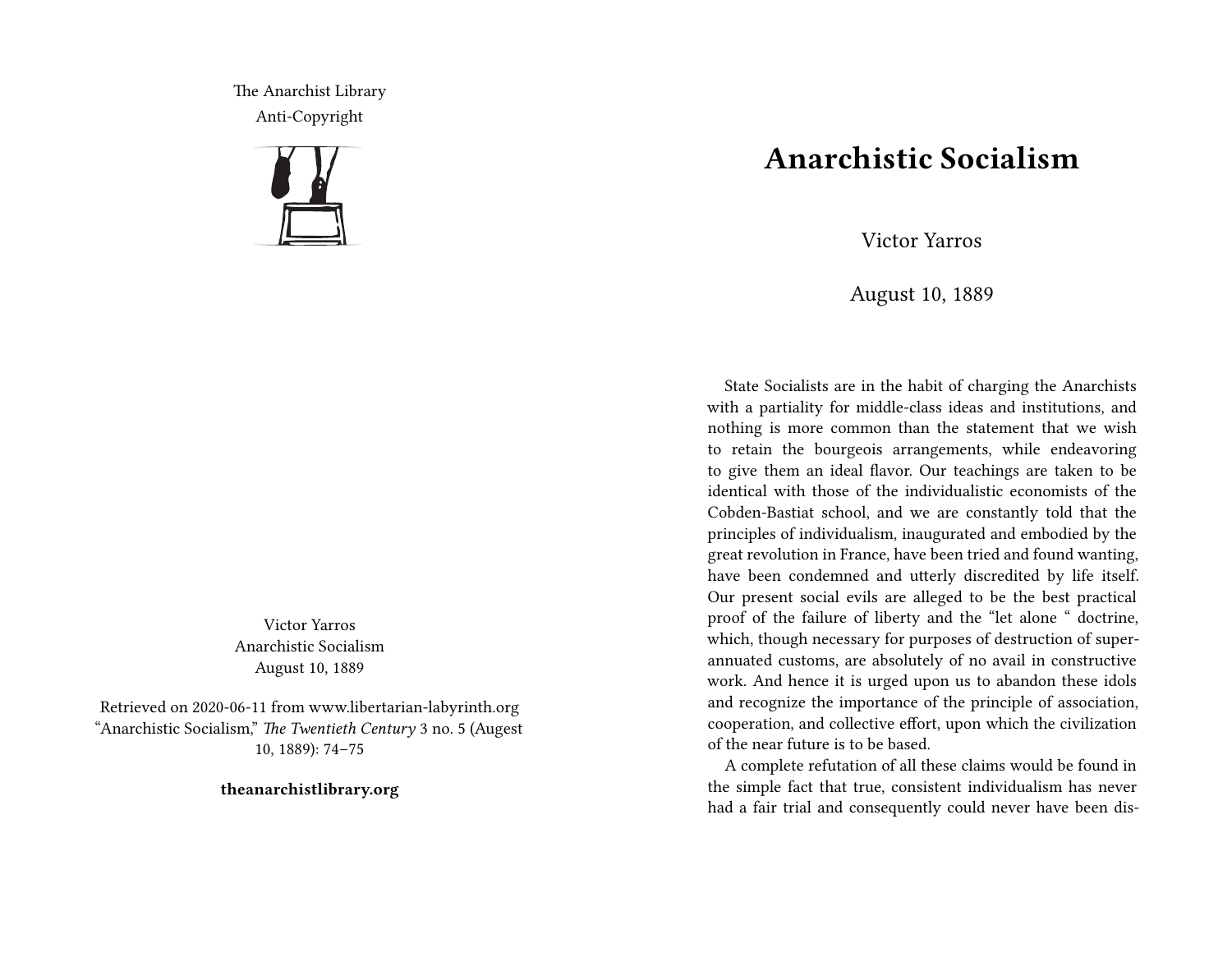credited. It is necessary to distinguish between pretence and reality. The middle class economists and champions have indeed talked about the beauties of individualism, and have pretended to uphold the existing regime on the ground of liberty and equality, but, whether from ignorance or class interests, they have steadily ignored the logic of their principle and have seen liberty violated and outraged in many ways without raising a voice in protest. The bourgeois economists have agitated for free trade (a very excellent thing so far as it goes), but have never shown a due appreciation of the other and greater denials of liberty of which the prevailing social system is guilty. England has now got what Cobden worked for; it enjoys free trade. Yet the labor question is as far from settlement as ever, and poverty, pauperism, inequality, and crime are on the increase. What are the modern bourgeois individualists doing to reform and remedy abuses? What are they suggesting as solutions of the burning problems of the day? Why, they are organizing "Liberty and Property Defence Leagues" to combat Socialism and to defend their privileges and monopolies. Their platforms contain not a single measure of positive reform. The true, consistent individualists, the Anarchists, on the other hand, speak in no uncertain tone of the reforms imperatively demanded by present circumstances, and accuse the economists of cowardice, disingenuousness, and superficiality. They point out that Individualism is impossible in the absence of perfect equality of opportunity, which equality is denied by the State-created monopolies of land and credit. A landless and moneyless laborer does not possess any liberty. The right to life and to seeking of happiness in one's own way is meaningless without the access to the means of life. Now, land and capital are essential to him who would live independently and in a more or less civilized manner, and the Government deprives us of both. (It would be carrying coal to Newcastle to enlarge here on the subject of land monopoly, the evils of which, if anything, only are too strongly emphasized by the believers in the Single-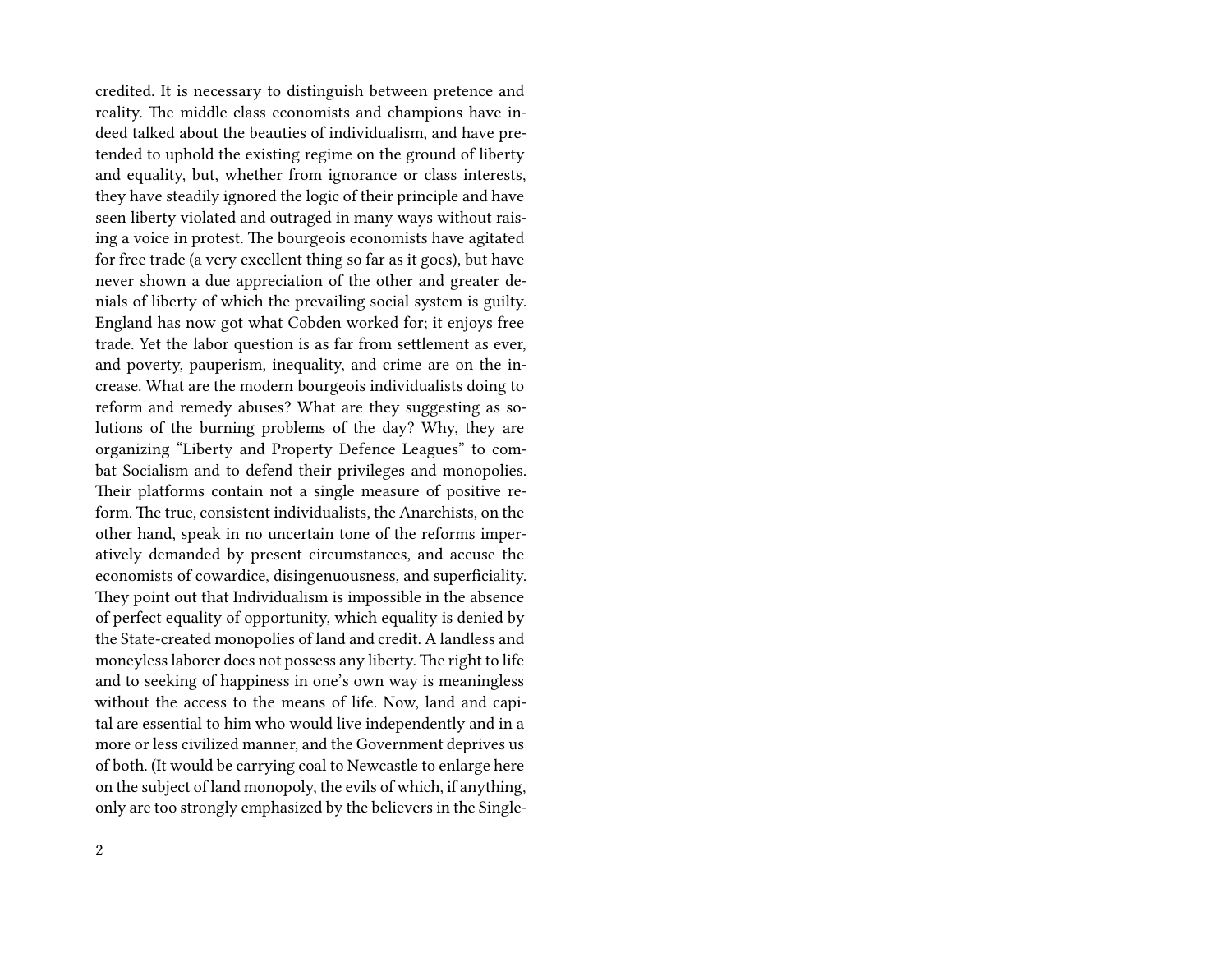tax, and of the money question I will at present say no more, referring the reader to Mr. Hugo Bilgram's admirable letter on the matter in the issue of June 22, in which he says that "a new industrial era will dawn and the distribution of wealth will assume an equitable basis" as soon as the Government is forced to allow freedom in the issue of currency and organization of banking.

In our forecast of the results of freedom in money and land-occupation we may be altogether mistaken. Perhaps the laborer will be as much the slave of the owner of machinery then as he is now, and perhaps our economic views are false and unscientific. I am entirely willing to allow that this is not impossible. But at least let State Socialists and other critics understand our exact position, and, instead of fighting men of straw, let them examine our contentions and attempt to meet them. As long as this is not done, as long as the Socialists refrain from a careful analysis of our economic theories—and as one who has studied Marx, Lassalle, Hyndman, Hirkop, and Gronlund, I know that nowhere in the literature of "Scientific Socialism" is any attention bestowed on the subject—they have no right to invidiously characterize our conception of Individualism, our idea of free competition and our attitude toward the proletariat.

But this is not the only answer we have to make to the State Socialists. Though we favor the laissez-faire policy, we do not understand it in the sense in which the bourgeois economists have understood it. Their "let alone" principle was based on a false social philosophy, on a puerile theology and immature political economy. Their optimism was that of Dr. Pangloss, and they, believing that a beneficent providence directed everything to the best in this best of worlds, objected to any menmade laws, institutions, or organizations. They opposed combinations of capital. Their "code of nature " taught them to leave everything to unconscious, spontaneous, automatic action and play. But this view does not bear looking into. The modern the